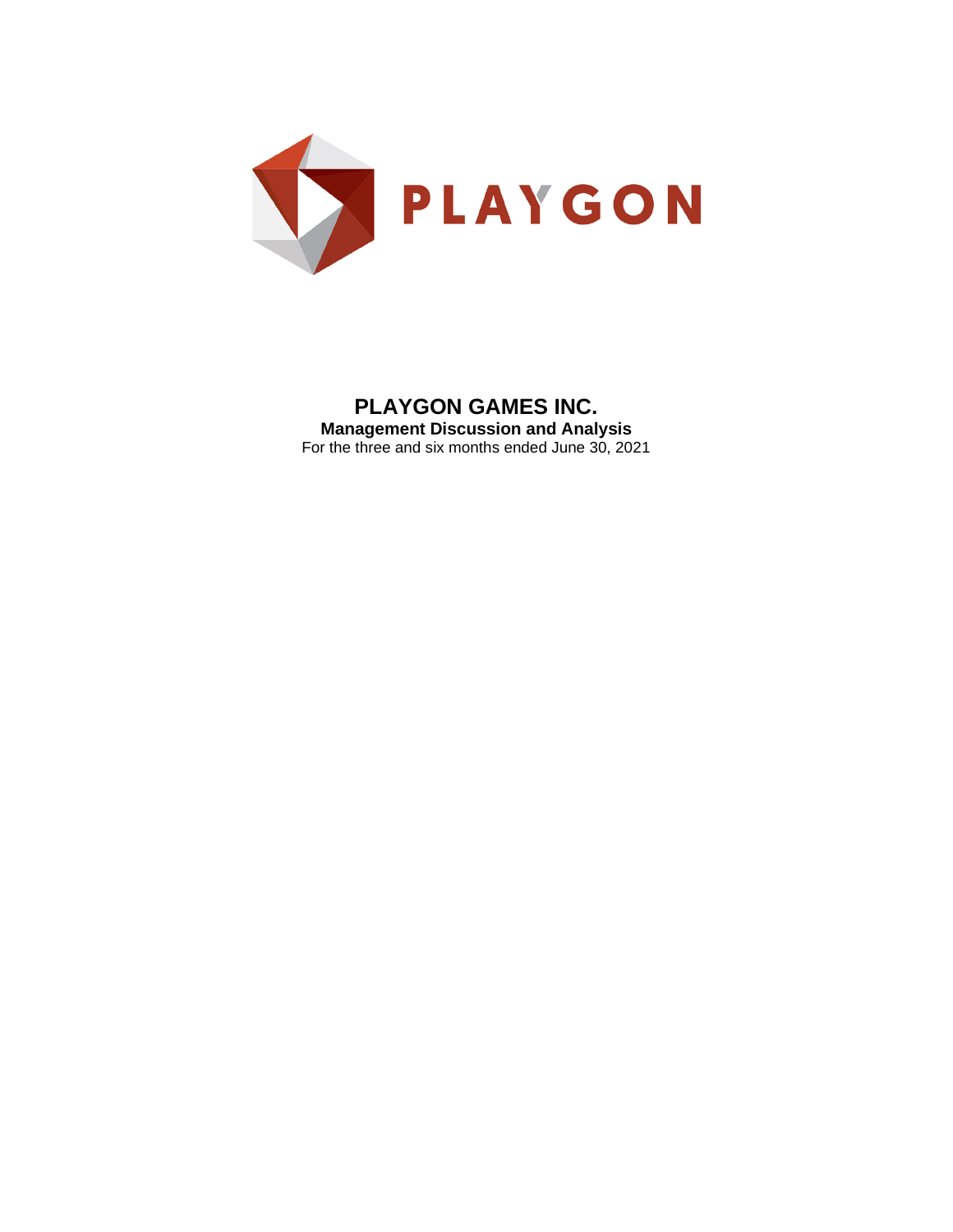#### **Playgon Games Inc. Management's Discussion and Analysis For the three and six months ended June 30, 2021**



This management discussion and analysis ("MD&A") of financial position and results of operation is prepared as at August 27, 2021 and should be read in conjunction with the unaudited condensed interim consolidated financial statements for the three and six months June 30, 2021 of Playgon Games Inc. ("Playgon" or the "Company") and the consolidated financial statements of the Company for the year ended December 31, 2020. The following disclosure and associated financial statements are presented in accordance with International Financial Reporting Standards ("IFRS"). Except as otherwise disclosed, all dollar figures included therein and in the following MD&A are quoted in Canadian dollars. Additional information relevant to the Company's activities can be found on SEDAR at www.sedar.com.

# **FORWARD LOOKING STATEMENTS**

The Company's condensed interim consolidated financial statements for the three and six months June 30, 2021 and this accompanying MD&A contain statements that constitute "forward-looking statements" within the meaning of National Instrument 51-102. *Continuous Disclosure Obligations of the Canadian Securities Administrators*.

It is important to note that, unless otherwise indicated, forward-looking statements in this MD&A describe the Company's expectations as of August 27, 2021.

Forward-looking information is subject to known and unknown risks, uncertainties and other factors that may cause the Company's actual results, level of activity, performance or achievements to be materially different from those expressed or implied by such forward-looking information. The information set forth in this MD&A contains statements concerning future results, future performance, intentions, objectives, plans and expectations that are, or may be deemed to be, "forward-looking statements". These statements concerning possible or assumed future results of operations of the Company are preceded by, followed by or include the words "believes", "expects", "anticipates", "estimates", "intends", "plans", "forecasts", or similar expressions. Forward-looking statements are not guarantees of future performance. These forward-looking statements are based on current expectations that involve certain risks, uncertainties and assumptions. Assumptions relating to the foregoing involve judgments with respect to, among other things, future economic, competitive and market conditions and future business decisions, all of which are difficult or impossible to predict accurately and many of which underlying the forward-looking statements are reasonable, any of the assumptions could prove inaccurate. These factors should be considered carefully, and readers should not place undue reliance on forward-looking statements. The Company has no intention and undertakes no obligation to update or revise any forwardlooking statements, whether written or oral that may be made by or on the Company's behalf, except as may be required by applicable law.

All of the Company's public disclosure filings may be accessed via [www.sedar.com](http://www.sedar.com/) and readers are urged to review these materials.

### **DESCRIPTION OF THE COMPANY'S BUSINESS**

The Company is a Business-to-Business ("B2B") Software-as-a-Service ("SaaS") technology provider focused on developing digital content for the growing iGaming Market. The Company platforms provide a multi-tenant gateway that allows online operators the ability to offer their customers innovative iGaming software solutions ("Live Dealer Product") and a customized daily fantasy sports ("DFS") software solution ("DFS Product"). The Company's common shares are listed on the TSX Venture Exchange ("TSX-V") under the symbol "DEAL".

On June 19, 2020, the Company completed the purchase of Playgon Interactive Inc. ("Playgon Interactive") from its shareholders (the "Playgon Acquisition"). Playgon Interactive, a private British Columbia corporation and leading technology innovator in the gaming market, developed a suite of digital products that bring the fun and entertainment of casinos to casino players everywhere via their unique and proprietary mobile first interface and the traditional desktop medium. Playgon Interactive's value proposition offers the proven appeal of physical casinos, with a suite of interactive live dealer games that appeal to players in a very personal way by giving real human interaction between dealers and players.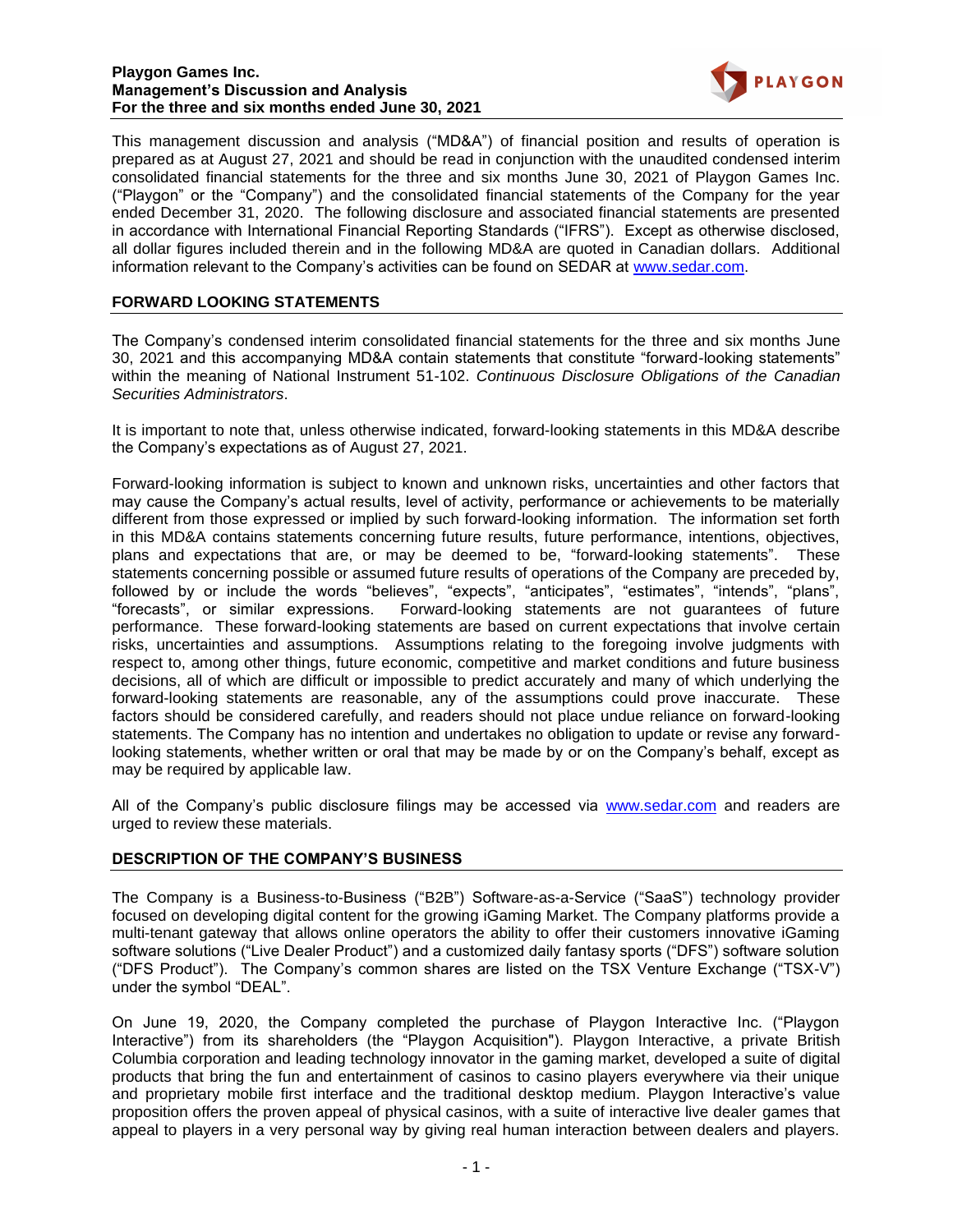

Playgon Interactive's proprietary live dealer technology is designed to operate in both real money and social gaming verticals. In a live casino game, a human dealer operates the game in real time from a casino gaming table, which can be seen via a live streaming video link. Players can make betting decisions via their mobile device or desktop and can communicate with the dealer in real time via a software interface.

In addition, Playgon develops all of its live dealer games in E-Table versions, which is Playgon's version of the live dealer games using a random number generator. Playgon has introduced unique digital table games to players world-wide, all optimized for one-handed play.

As a true B2B SaaS provider, the Company's products are ideal turn-key solutions for online casinos, sportsbook operators, land-based operators, media groups, and big database companies. The Company enables its customers to seamlessly integrate into its Live Dealer Product, E-Table games and DFS Product thereby allowing their individual end users easy access to iGaming software solutions and content.

# **Highlights**

During the six months ended June 30, 2021, the Company recorded \$2,218 in revenue from its Live Dealer Product, as the Company was able to successfully onboard 7 operators during the period ended June 30, 2021. The Company's initial plan has been on successfully onboarding smaller operators allowing the Company to focus on ensuring the Live Dealer platform was operating as expected prior to onboarding larger higher volume operators. The successful addition of the smaller operators has allowed the Company to optimize platform performance and demonstrate to larger volume operators the Live Dealer Product in a live operational setting. The Company expects to complete additional integrations and onboard larger operators during Q3 and Q4 of 2021.

As of August 9, 2021, the Company had 14 operators live and offering the Company's Live Dealer Product through previously announced aggregators. The Company has a further 15 operators in the pipeline committed to offering Playgon' s Live Dealer Product.

On May 25, 2021, the Company announced that, through a distribution partner, it had signed a three year software license and distribution agreement with Isle of Man based Solid Gaming, a subsidiary of the Gamesys Group Plc. (GYS:LSE). Solid Gaming will and market the Company's Live Dealer Product to its content library for availability and distribution to all of Solid Gaming's global client base. Integration work has been completed and client-on boarding will begin immediately.

On May 10, 2021, the Company announced that its Live Dealer Product was now live with SWINTT Malta Ltd. ("SWINTT"), a subsidiary of the Malta-based Glitnor Group. SWINTT has onboarded 11 operators of their currently serviced 93 operator brands and anticipate an additional 11 operators to be integrated in the future based on market demand.

On April 30, 2021, the Company announced that Intelligent Gaming (PTY) Ltd. ("IGL") had received their letter of certification and board approval from South African regulators, granting approval under their manufacturers license to offer Playgon's Live Dealer Product to operators in the South African market. With this certification in place and integration completed, Playgon is now live with IGL in South Africa.

On March 23, 2021, in response to the positive sentiment surrounding legalized betting in the United States and significant interest in the Company's product, Playgon engaged Duane Morris LLP to represent the Company in its application process to license its Live Dealer technology for the US market. Currently, five US states have legalized iGaming while several other states are considering legislation that would further expand the market. As a result, the Company has commenced the licensing application process for New Jersey, Pennsylvania and Michigan. Upon receiving these licenses, the Company will license and operate its Live Dealer technology with gaming operators in each state. iGaming offerings are currently only available in certain states and as additional states legalize iGaming the Company expects considerable demand for its mobile focused Live Dealer offerings.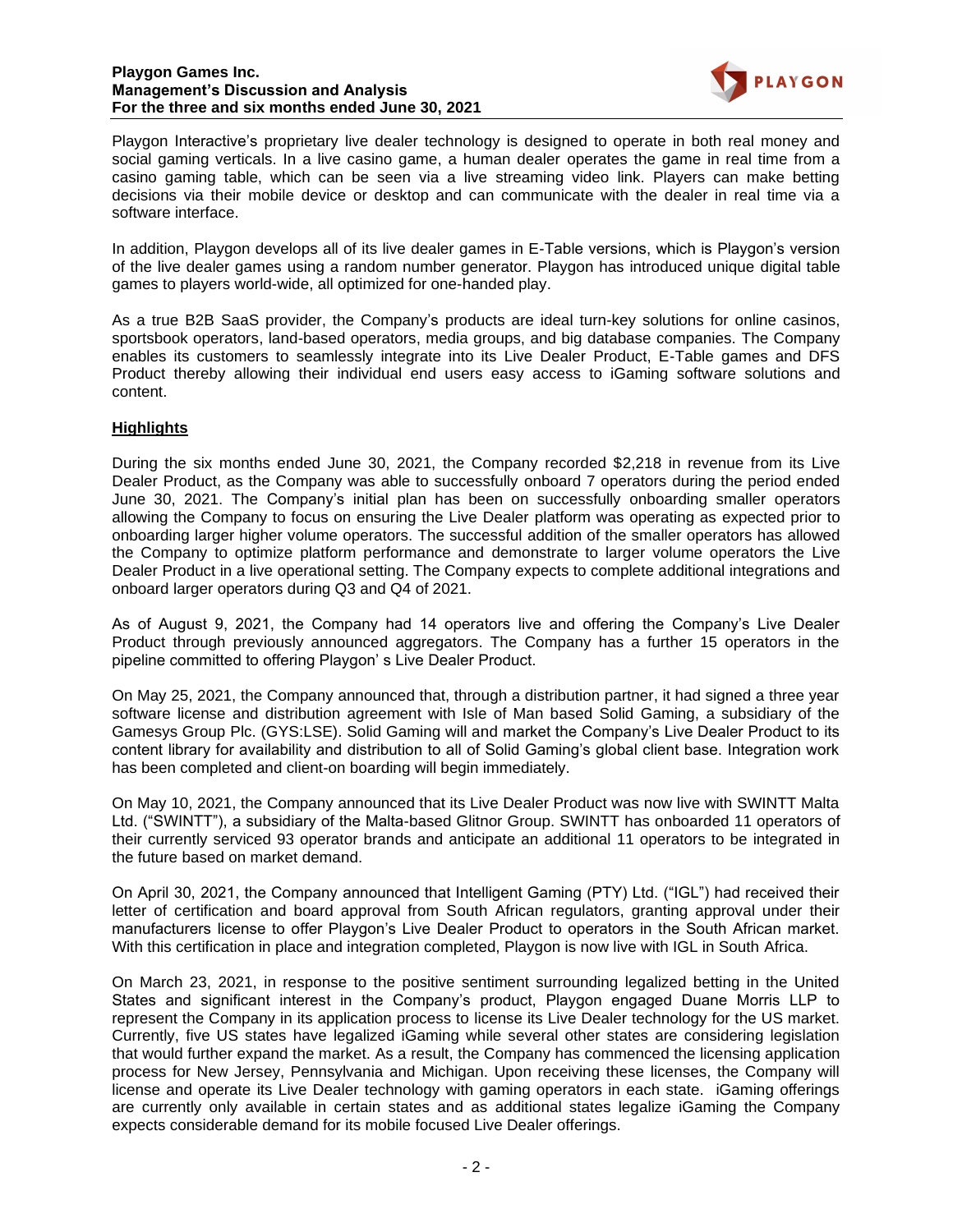

On March 10, 2021, The Company received approval from the Malta Gaming Authority ("MGA") for its Type 1 Gaming Service License.The approval of the Type 1 license allows the Company to provide its Live Dealer Product to licensed operators of the MGA through its wholly owned Malta subsidiary.

On February 24, 2021, the Company was named as one of the Venture 50 Companies for 2020 by the TSX-V recognized as one of the fastest growing companies publicly listed on the TSXV in the technology sector.

### **Live Dealer Product**

Its current software platform includes a Live Dealer Casino ("LDC") which includes the most popular table games, and E-Table games, which are Playgon's version of random number generated (RNG) table games.

The Company is focused on leading the innovation curve in LDC technology with an unmatched mobile first platform. Playgon will stream the first and only LDC action from Las Vegas, Nevada (Vegas Lounge™) for regulated online casino gaming markets globally. Live dealer gaming is one of the fastest growing segments in the online casino market and where mobile-devices generate over 70% of casino revenues for online operators. Players are able to experience a highly interactive gaming experience through any browser on any mobile device using the latest development technologies Playgon's Live Dealer casino delivers zero latency live streamed gaming on demand to regulated markets globally.

The Company leases a 12,000 sq. ft. state-of-the-art broadcasting studio streaming live casino games with dealers straight from Las Vegas. The LDC games cover the classic and most played casino favourites, Roulette, Blackjack, Baccarat and Tiger Bonus Baccarat™, a proprietary game. All LDC games come with new in game features and functionality to boost online casino revenues and enhance player engagement.

Playgon's proprietary live dealer technology is designed to operate in both real money and social gaming verticals. In an LDC game, a human dealer operates the game in real time from a casino gaming table, which can be seen via a live streaming video link. Players can make betting decisions via their mobile device or desktop and can communicate with the dealer in real time via Playgon's software interface.

### **Daily Fantasy Sports Product**

The Company's DFS software and network can be licensed to customers offering a customized and fully branded DFS product to their end users.

DFS is a subset of year-long fantasy sport games. As with traditional fantasy sports games, site end users compete against others by building a team of professional athletes from a particular league or competition and earn points based on the actual statistical performance of the players in real-world competitions. DFS is an accelerated variant of traditional Fantasy Sports Games that are conducted over short-term periods, such as a week or single day of competition, as opposed to those that are played across an entire season and is one of the fastest growing segments of the fantasy sports industry today. DFS is structured in the form of competitions referred to as a contest, where site end users pay an entry fee in order to participate and build a team of athletes in a certain sport while complying with different contest rules. Depending on the overall performance of the athletes selected, site end users may win a share of a pre-determined prize pool.

### *Revenue Segmentation*

The Company currently anticipates two sources of revenue. The first is for licensing and use of the Company's SaaS. The second are set-up fees which typically pay for the integration, customization and branding of the customer site for the use of our Live Dealer and DFS products.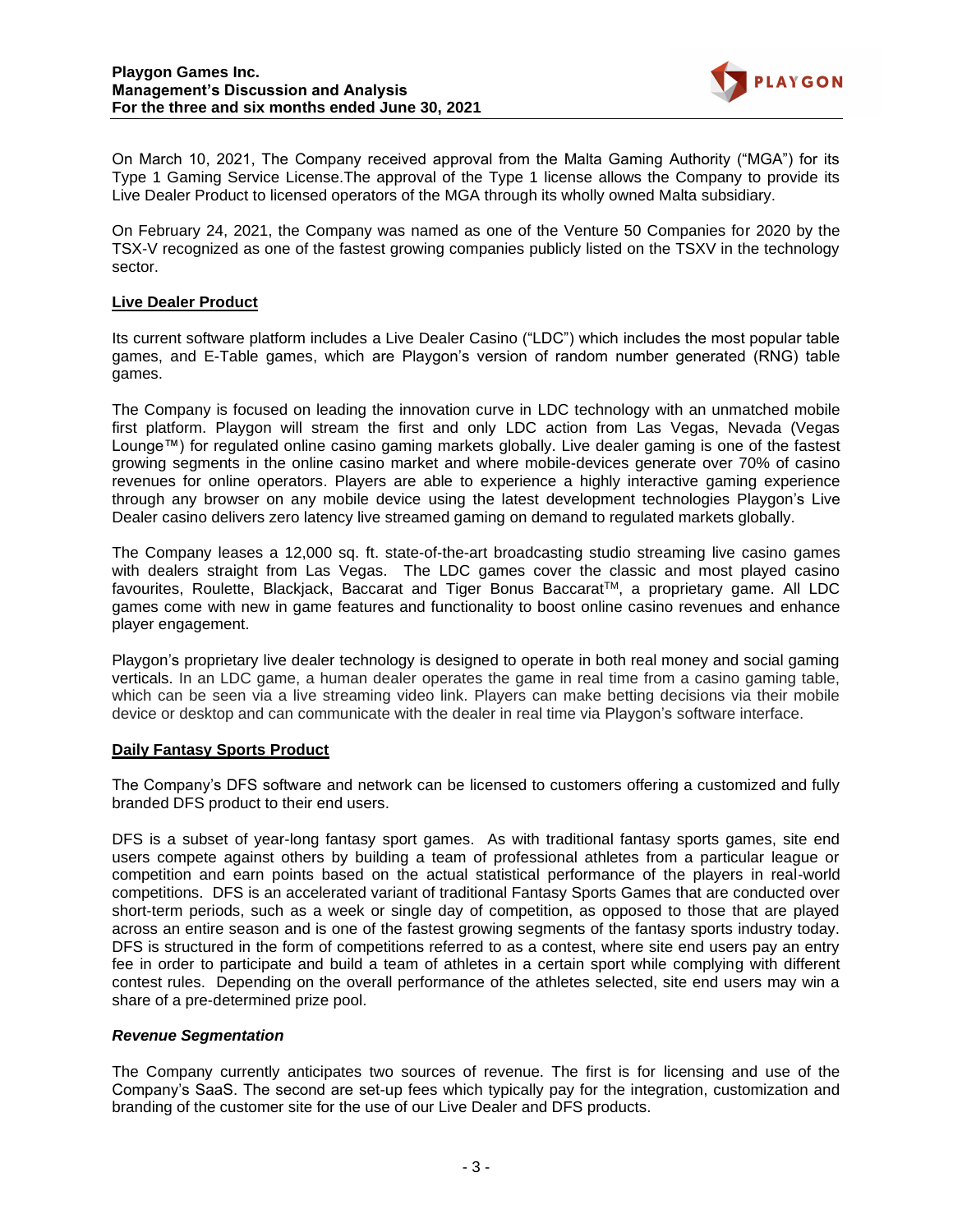

The online gaming industry is heavily regulated, and the Company will license its products to customers who hold a gaming license. Initially, the Company's target markets are outside of North America, however, due to the accelerated growth of the United States market the Company has advanced plans to enter the American market as well.

On March 23, 2021, the Company commenced its United States strategy towards licensing efforts in New Jersey, Pennsylvania and Michigan, that would allow the Company to offer its Live Dealer technology to customers within those states. The iGaming and Sport Betting industry is expected to exceed \$12.9 billion in market size by 2025<sup>1</sup> and presents a significant opportunity for the Company.

### *Principal Products and Services*

The Company platforms are a multi-tenant B2B gateway, which allows customers to offer their end users a Live Dealer product or a DFS product. Both products have been built with a mobile first philosophy that allows for seamless integration at the customer level and provides a gaming experience that is optimized for one-handed play.

As a true B2B digital content provider, the Company offers a SaaS product that provides a turn-key solution for sportsbook operators, land-based operators, media groups and big database companies to experience its Live Dealer Product or a DFS Product, without having to incur large upfront costs to monetize this new business and add incremental revenue to their business.

The Company's online offering is designed for gaming operators worldwide. The platforms integrate into a gaming operator's website, whereby the Live Dealer Product or the DFS Product will be immediately available to the end users. The end user will easily be able to access the Live Dealer or the DFS products using any modern browser via a desktop or mobile device. This allows any customer end-user the ability to access the content from any device, with the benefit that a user can pause and transition the experience across any number of devices. While the end user accesses the offering through an operator's website, the Company maintains and operates the platform, but not the wallet which is in the control of the end operator, to ensure a safe and secure ecosystem without conflict of interest.

Available Live Dealer games include Blackjack (Regular & Common Draw), Roulette (European & American), and Baccarat (Regular & No Commission).

Available E-Table games (multiplayer & single player) include Blackjack, Baccarat and Roulette. The Company's development roadmap will include the following E-Table games dictated by customer demand Craps, SicBo, Pai Gow, Pai Gow Poker, Andar Bahr, Dragon Tiger, Red Dog, Holdem Poker and Three Card Poker.

### *Product Development*

### *Live Dealer*

Playgon Interactive was founded in 2016 and is an innovator in the online casino gaming segment, developing a suite of products that bring the complete fun and entertainment of casinos to everyone, everywhere. Playgon's value proposition offers the proven appeal of casinos, with a core of interactive live dealer casino table games that appeal to players in a very personal way. Playgon will further enhance its offering with E-table games.

Playgon employs best-in-breed technology to deliver a seamless, interactive, and immersive online casino experience. Playgon Interactive is a mobile-first developer, where every game created has been made with mobile gaming in mind. Playgon Interactive's focus is on mobile-first ergonomic designs and single-touch interactivity, bringing cutting-edge handheld features in portrait mode and functionality to gambling enthusiasts who have long been demanding a world-class mobile experience.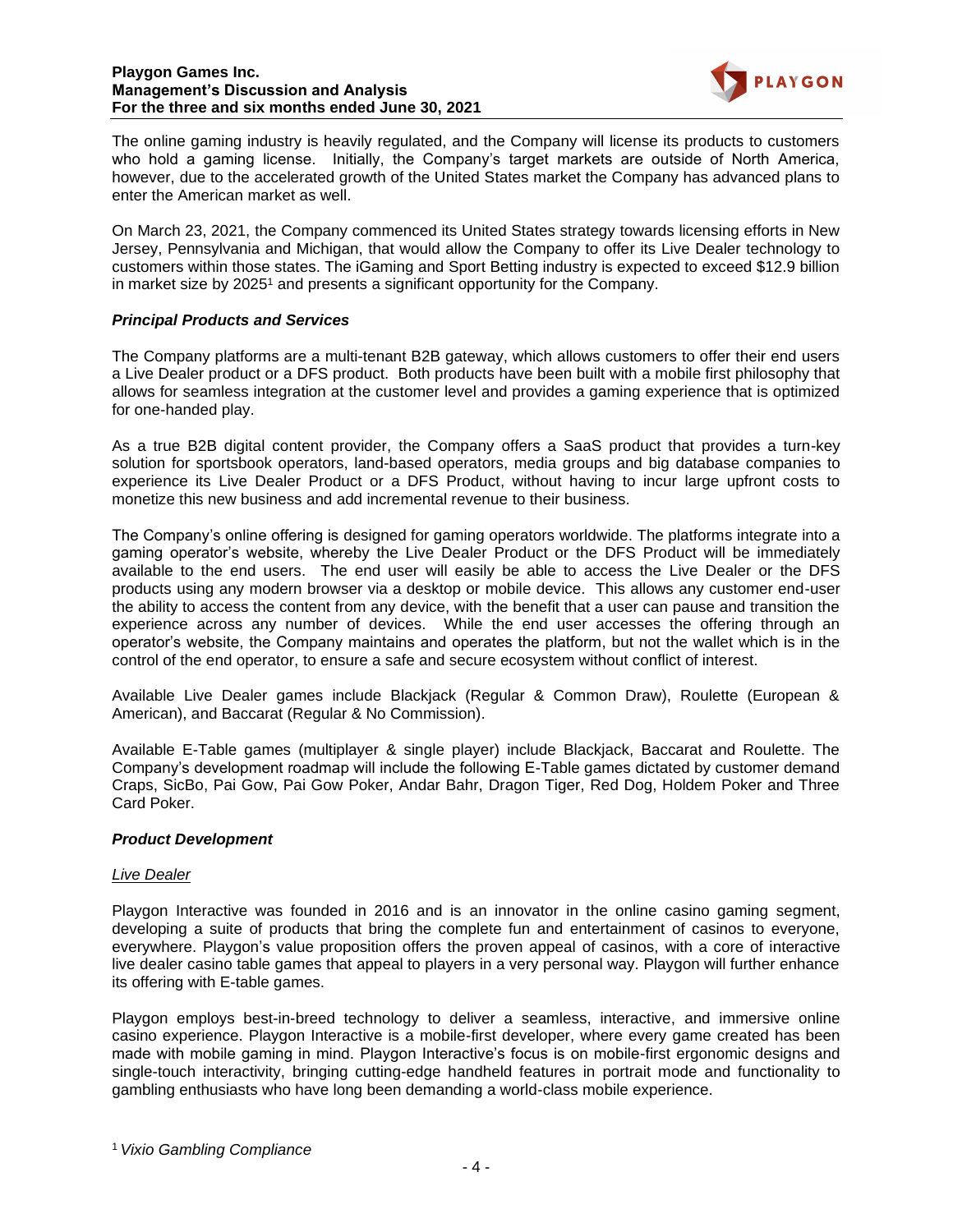

Playgon's proprietary technology is built for robustness, scalability, and user experience. Playgon makes use of the latest technologies, like Web RTC and Progressive Web Apps, to deliver a fast, secure, nativelike unmatched user experience in portrait mode.

### *Daily Fantasy Sports*

DFS is currently developed for the five major European football leagues and North American and European golf. As the industry further matures the Company will revisit the marketing of the DFS product.

#### *Distribution Methods*

The Company's products and services will be distributed through the Internet via mobile and desktop, which may provide customers/network partners with advantages over traditional offline gaming competitors, including global reach and additional mobility, a reduced cost base, 24/7/365 access, greater levels of player liquidity and enhanced innovation with respect to product offerings and technology.

The advance in technology, increased consumer demand for digital content, new regulated markets and the COVID-19 global pandemic have accelerated growth in the online gaming industry and the need for land-based gaming operators to adopt a digital strategy as most land-based businesses have been exposed to the global pandemic shutdowns. This validates the Company's strategy and distribution methods in the area of digital commerce.

#### *Principal Markets*

The Company's offerings are available on a global scale. As a B2B SaaS supplier the Company's customers include gaming operators and content aggregators ("Customers"). The management of the Company intend to focus on those Customers that it believes offer the best potential for growth that exists for both Live Dealer and Daily Fantasy Sports products.

Additional opportunities for expansion exist across North America as the regulatory environment continues to be increasingly receptive towards online sports betting and casino gaming.

#### *Marketing Plans and Strategies*

#### *Live Dealer Casino*

LDC has changed from being viewed as merely a strategic option for the online gaming brands into a key gaming segment that offers rich growth and expansion opportunities in new and existing markets.

Globally the online casino gaming market continues to show trends for growth and reach. It has strong player demand across multiple territories and has exhibited greater commercial potential due to regulation, technological innovation and multiple distribution channels. This trend is expected to continue as more regions regulate their individual online casino gaming markets and land-based and digital businesses converge.

The market opportunity for the Company is significant, real money online casino revenues globally in 2019 reached \$16B USD and are anticipated to reach \$26B USD by 2023 which represents a 62.5% increase between 2019 – 2023<sup>2</sup>.

Live Dealer today is an integral part of any online casino operator's portfolio and market strategy. It offers players a unique experience of real and dynamic gaming with a core human element. Operators gain a distinctive segment of games that can strongly incorporate their brand values and appeal as well as expand the demographic and geographic reach of their platform.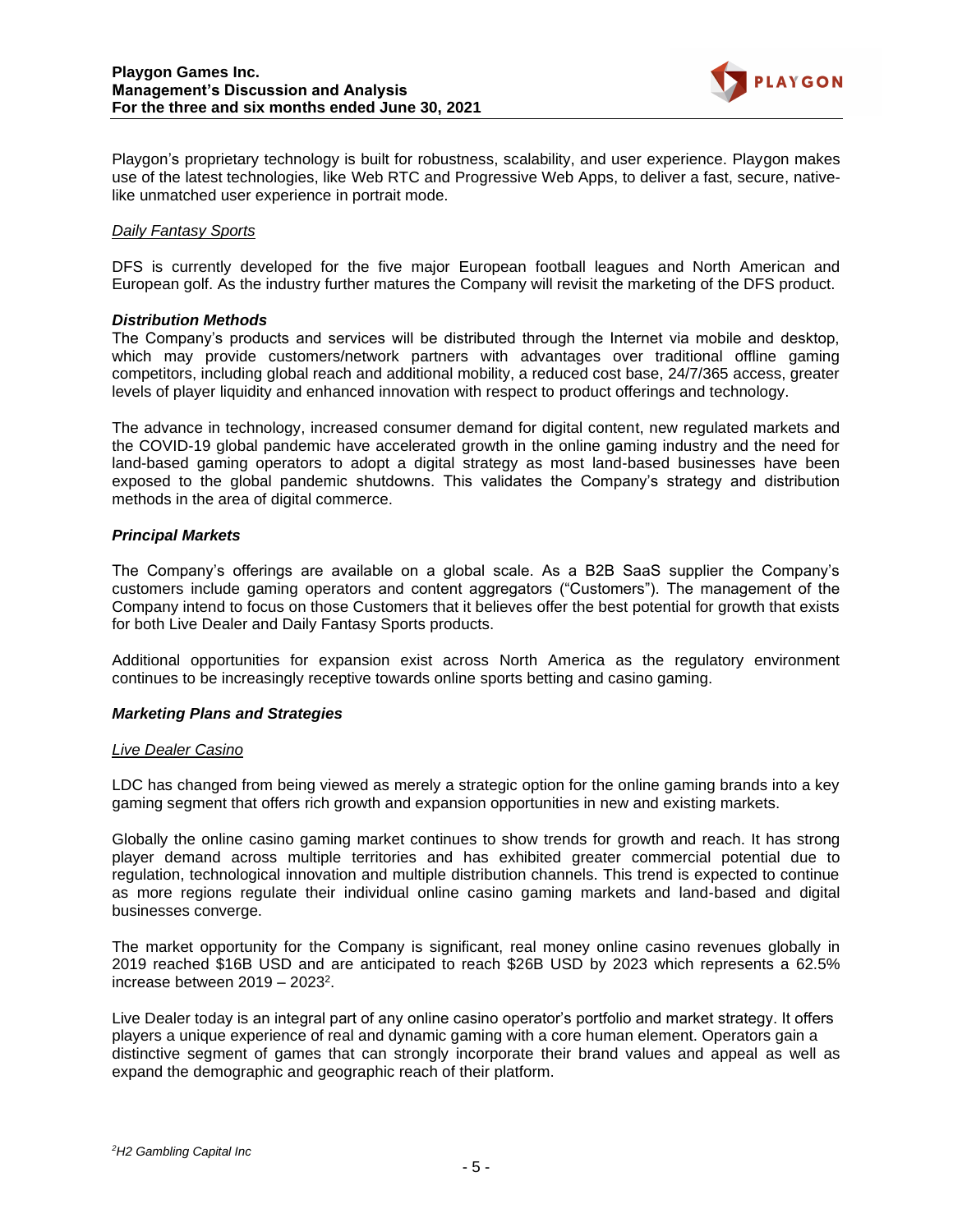

The combination of entertainment, trust rendering human element, exciting games and opportunities for real time interaction underpins the foundation for strong growth and market expansion in existing regulated markets worldwide. There is additional potential as regulated markets become more available.

The Company plans to build its marketing campaign by attending industry conferences virtually initially and, to the extent possible, in person, using direct sales tactics, utilizing a multi-pronged search engine optimization strategy, developing its website, utilizing print advertisements in trade magazines and connecting and networking with third party platform aggregators.

# *Regulatory Matters*

On March 10, 2021, the Company received approval from the MGA for a Type 1 Gaming Service License. The approval of the Type 1 license allows the Company to provide its Live Dealer Product to licensed operators of the MGA through its wholly owned Malta subsidiary.

On October 18, 2018, the Company received its GLI-19 certification for its Live Dealer Product.

The Company has received a B2B skilled gaming license (Type 4) from the MGA on April 6, 2018, enabling it to provide its DFS Product to licensed operators of the MGA. The license entitles the Company to manufacture, supply, install and adapt gambling software for electronic devices or websites in a network setting.

On August 10, 2017, the Company received Gaming Laboratories International ("GLI") certification for its DFS platform for Italy and the United Kingdom. The GLI certification covers both the Company's sports offerings of European Football and European and PGA Golf and provided the necessary accreditation required to launch the Company's platform in Italy and in the UK.

# *iGaming Platforms*

The Company's proprietary Live Dealer Product provides the following competitive advantages:

- Enables multiple licensed operators to gain access to one Live Dealer studio from Las Vegas, Nevada. Additional studios will be added in jurisdictions where required;
- Product development is mobile focused to enhance player UI and UX, attracting the most soughtafter player segment; the discerning, higher value, returning player;
- Product development uses Progressive Web App (PWA) technology, device agnostic, every user, every browser, every device;
- WebRTC for advanced, zero latency video delivery
- Cloud based technology built for robustness, scalability and zero latency with streaming; and
- Portrait only Live Dealer and E-Table games offering single hand Ergonomics which provides effortless gameplay for the mobile user.

The Company has established a 12,000 sq ft state-of-the-art live broadcast studio in Las Vegas, Nevada. The Company operates its tables under the strict and fair gaming standards of land-based casinos. During the six months ended June 30, 2021, the Company completed an expansion of its Las Vegas studio, doubling its table capacity. During Q4 2020, the studio began operating on a free-to-play soft launch basis and can begin full operations that will be supervised 24/7 by supervisors with extensive experience in land-based operations. The Company will add additional tables and studios as customer demand requires.

The Company's proprietary DFS Platform provides the following competitive advantages:

• Enables multiple operators to join a network as regulation permits to share liquidity; which means each operator's end user is able to participate in a common pool of other operators end users to promote larger contest sizes;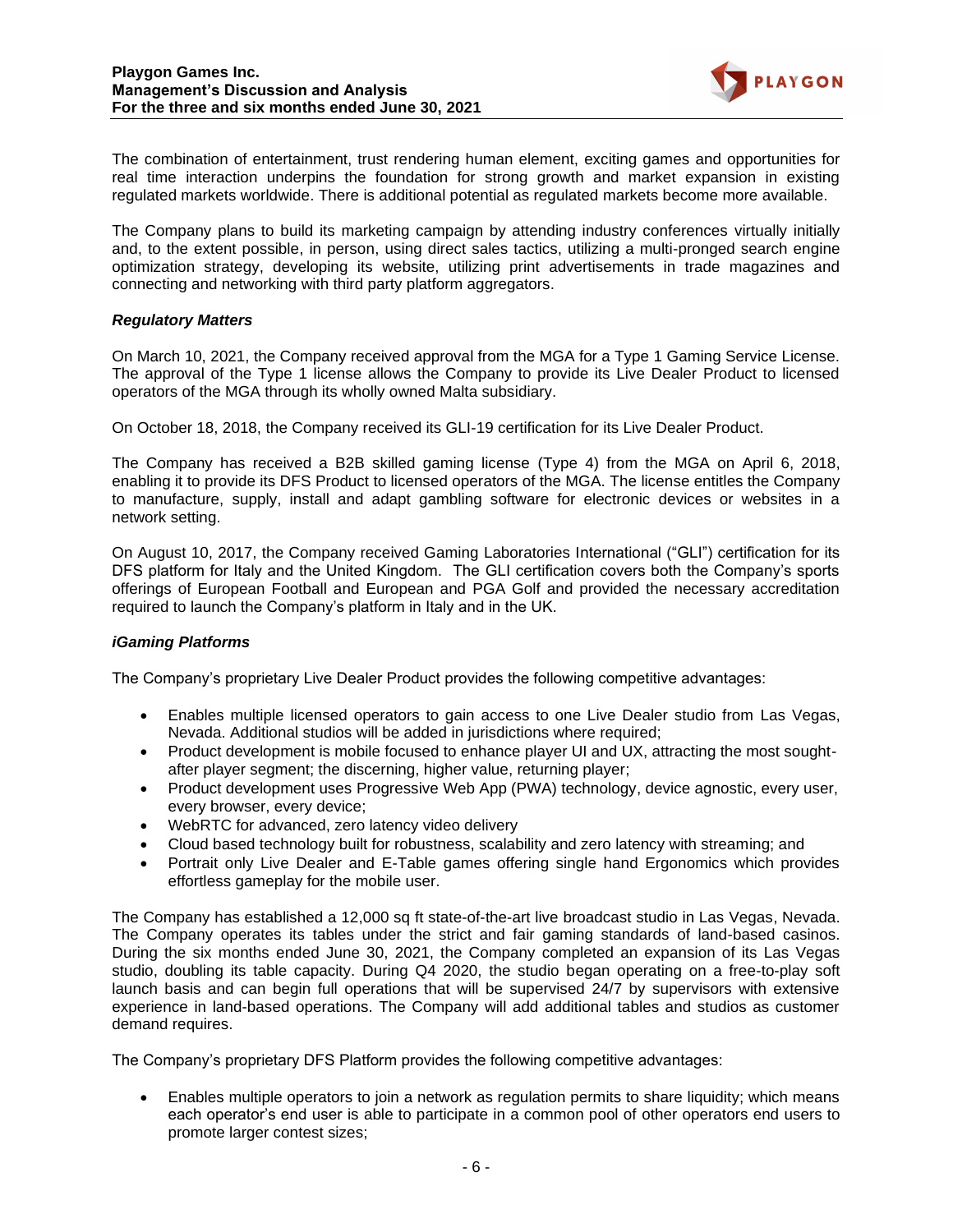

- enables operators the option to offer its clients entry into ring-fenced contests or network wide contests for enhanced liquidity and prize pools;
- uniquely designed, guided custom lobby experience will ensure players easy access to enter contests and maximize customer retention;
- designed games such as the "pick 'em" which will provide the casual new user unprecedented ease of entry in new emerging markets;
- platform architecture has been designed to scale;
- proprietary skill matching algorithm for head-to-head matches to promote a robust game economy; and
- mobile accessible on Android and iOS.

# *Acquisition of Playgon Interactive*

On June 19, 2020, the Company acquired 16,850,447 (100%) common shares of Playgon Interactive through the issuance of 63,333,333 common shares of the Company at \$0.15 per common share for a total value of \$9,500,000. The acquisition has been treated as an acquisition of an intangible asset.

### The assets and liabilities of Playgon Interactive and its subsidiaries on acquisition were as follows:

|                                          | \$            |
|------------------------------------------|---------------|
| Cash                                     | 30,206        |
| Amounts receivable                       | 7,482         |
| Sales tax receivable                     | 50,952        |
| Prepaids                                 | 836           |
| Security deposit                         | 91,205        |
| Property and equipment                   | 631,816       |
| Intangible assets                        | 399,923       |
| Right-of-use asset                       | 186,459       |
| Accounts payable and accrued liabilities | (1, 125, 107) |
| Loans payable                            | (560,000)     |
| Long-term debt                           | (1,280,775)   |
| Lease liability                          | (204, 332)    |
| Net liabilities                          | (1,771,335)   |

The total consideration for the acquisition was as follows:

| Value of common shares issued | 9,500,000  |
|-------------------------------|------------|
| Net liabilities acquired      | 1,771,335  |
| Total consideration           | 11,271,335 |

Pursuant to the terms of the purchase agreement, 4,608,891 Common Shares (the "Indemnity Escrow Consideration Shares"), were placed in escrow to satisfy any indemnity claims. Subject to the satisfaction of any agreed claims under the purchase agreement, 50% of the Indemnity Escrow Consideration Shares will be released to certain selling shareholders on the one-year anniversary of the closing date of the Playgon Acquisition and the balance will be released on the 18-month anniversary of the closing date of the Playgon Acquisition. In addition, 41,480,009 common shares of the Company (the "Release Escrow Consideration Shares") will be subject to resale restrictions, such that 12.5% of the Release Escrow Consideration Shares shall be released for sale on a quarterly basis following the initial six-month anniversary of the closing date of the Playgon Acquisition. If the aggregate of indemnity claims exceeds the number of Indemnity Escrow Consideration Shares multiplied by \$0.15 per share, the Release Escrow Consideration Shares shall also be subject to recovery by the Company to a maximum indemnity cap of \$5,000,000. As of June 30, 2021, there have been no indemnity claims and 2,304,446 of the Indemnity Escrow Consideration Shares have been released. As of June 30, 2021, 15,555,004 of the Release Escrow Consideration Shares have been released.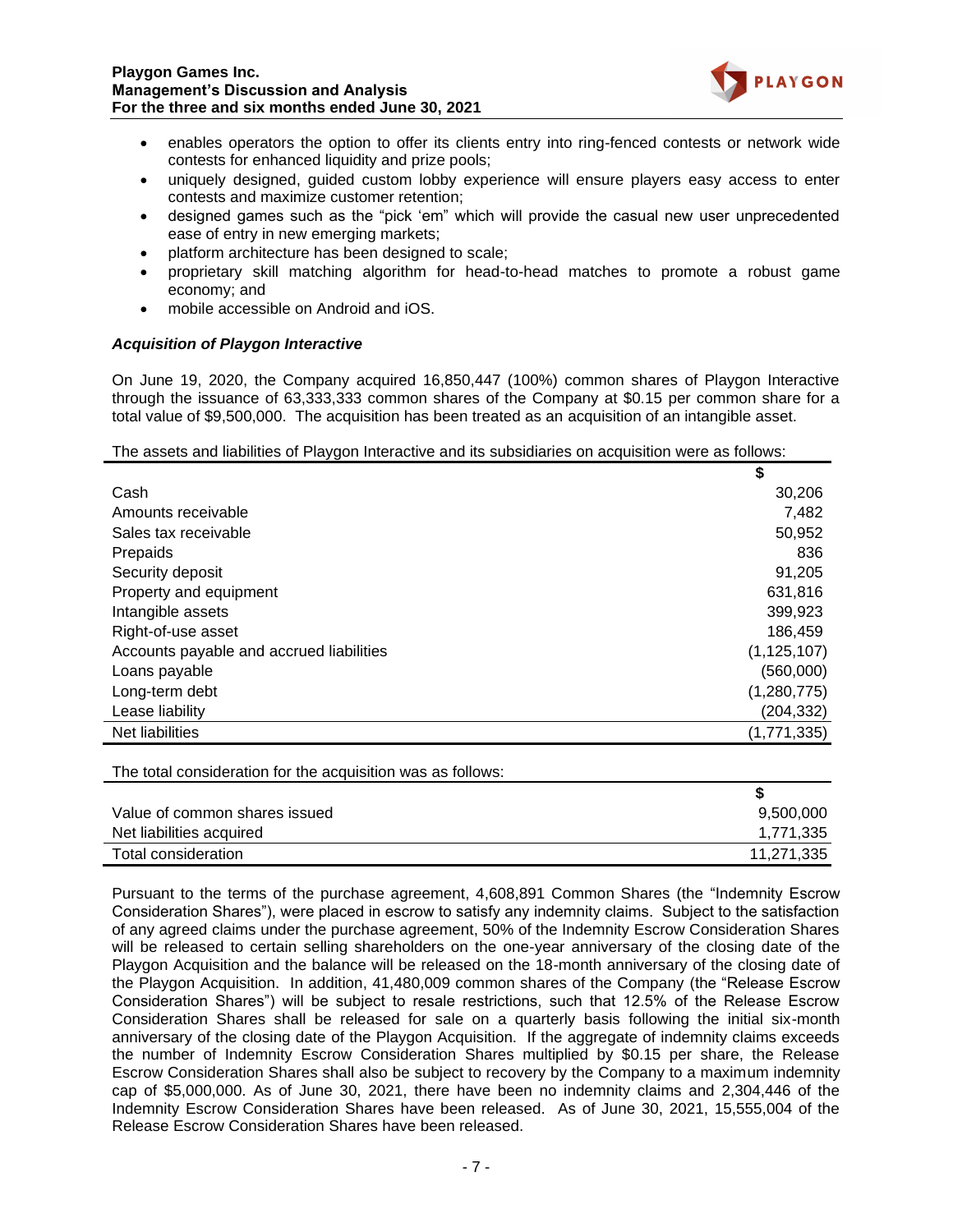

# **SUMMARY OF QUARTERLY RESULTS**

The following selected financial information is derived from the audited consolidated financial statements of the Company prepared in accordance with IFRS.

|                                     | Three Months Ended (\$) |                   |                      |                              |
|-------------------------------------|-------------------------|-------------------|----------------------|------------------------------|
|                                     | <b>June 30,</b><br>2021 | March 31,<br>2021 | December 31,<br>2020 | <b>September</b><br>30, 2020 |
| Revenue                             | 2,218                   | Nil               | Nil                  | Nil                          |
| Loss and comprehensive loss         | (3,590,061)             | (3,487,021)       | (1,976,973)          | (2,639,503)                  |
| diluted<br>Basic and<br>loss<br>per |                         |                   |                      |                              |
| share*                              | (0.02)                  | (0.02)            | (0.01)               | (0.01)                       |
| Dividends per share                 | Nil                     | Nil               | Nil                  | Nil                          |
| Total assets                        | 14,375,593              | 17,678,098        | 13,681,805           | 14,918,814                   |
| Total long-term liabilities         | 1,305,410               | 1,227,569         | 1,220,477            | 1,293,823                    |
| Working capital (deficit)           | 49.991                  | 2,621,518         | (1,872,784)          | (154,965)                    |

|                                                                    | Three Months Ended (\$) |                   |                      |                       |
|--------------------------------------------------------------------|-------------------------|-------------------|----------------------|-----------------------|
|                                                                    | <b>June 30,</b><br>2020 | March 31,<br>2020 | December 31,<br>2019 | September 30,<br>2019 |
| Revenue                                                            | Nil                     | Nil               | Nil                  | Nil                   |
| Loss and comprehensive loss<br>and diluted<br>Basic<br>loss<br>per | (1,461,827)             | (411, 310)        | (637, 188)           | (512, 780)            |
| share*                                                             | (0.02)                  | (0.01)            | (0.01)               | (0.01)                |
| Dividends per share                                                | Nil                     | Nil               | Nil                  | Nil                   |
| Total assets                                                       | 17,075,633              | 189,084           | 253,379              | 259,939               |
| Total long-term liabilities                                        | 1,359,449               | Nil               | Nil                  | Nil                   |
| Working capital (deficit)                                          | 1,082,729               | (1,593,343)       | (1, 188, 205)        | (596,883)             |

The quarterly fluctuations in net loss are generally correlated to the level of management's activities related to the acquisition of companies, rights, licenses and other projects. Loss is also impacted by the non-cash fluctuations in the Company's amortization of intangible assets, share based compensation, and other corporate costs. Comprehensive loss is impacted by the foreign currency translation adjustment resulting from translating subsidiary operations from their functional currency to the Company's presentation currency of CAD.

During the three months ended June 30, 3020 (2020 Q2), the Company acquired Playgon Interactive and its wholly owned subsidiaries resulting in increased overall expenses.

During Q3 and Q4 2020, the Company was focussed on the completion of upgrades to its Las Vegas Studio and additional development of its SaaS offerings. Additionally, as the Company completed a soft launch during Q4 2020 there were increased staffing costs associated with the Las Vegas Studio resulting in increased loss.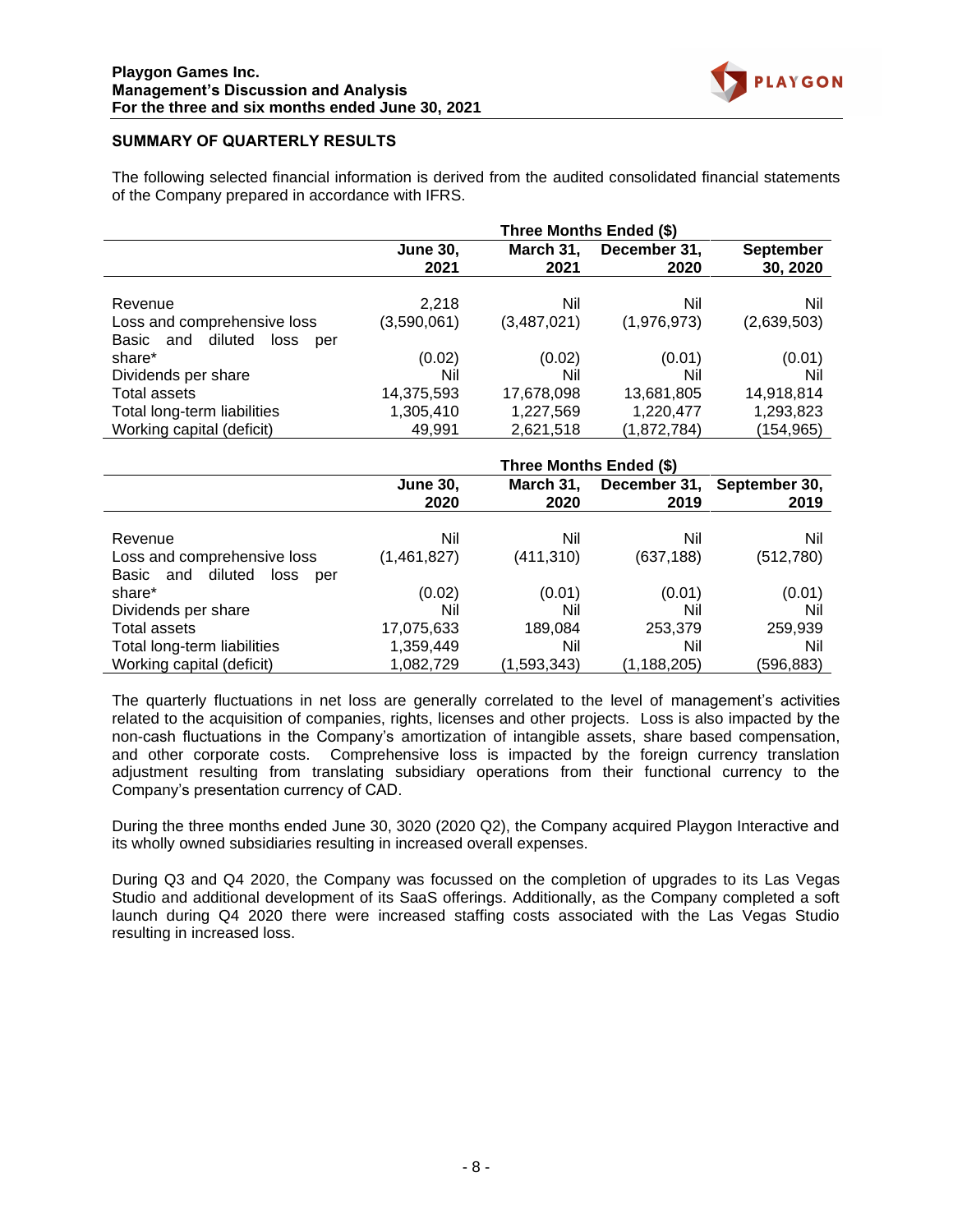

# **RESULTS OF OPERATIONS – Three Months Ended June 30, 2021**

For the three months ended June 30, 2021, the Company had revenue of \$2,218 and a net loss of \$3,590,061 compared to sales of \$nil and a net loss of \$1,461,827, respectively, for the three months ended June 30, 2020. The increase in net loss is due to the following:

- I. Depreciation expense increased to \$760,752 (June 30, 2020 \$131,233) as the Company acquired property and equipment through its acquisition of Playgon Interactive and has continued to incur capital expenditures related to its Las Vegas studio in an effort to increase capacity. Additionally, the Company is recording amortization expense related to its intangible asset balance acquired through the acquisition of Playgon Interactive.
- II. Advertising and promotion expense increased to \$16,385 (June 30, 2020 \$nil) during the three months ended June 30, 2021, as the Company increased its marketing efforts as the Company's Live Dealer Product begins to go live with operators and aggregators.
- III. Data access fees increased to \$88,830 (June 30, 2020 \$23,054) as the Company increased product testing and a soft launch with SWINTT and IGL. During the period ended June 30, 2020, the Company had limited activity and was finalizing the acquisition of Playgon Interactive.
- IV. Interest expense increased to \$34,548 (June 30, 2020 \$25,791), primarily relating to loans acquired through the acquisition of Playgon Interactive.
- V. Rent and utilities increased to \$50,268 (June 30, 2020 \$nil) related to a short-term office lease and utility costs associated with the Las Vegas studio.
- VI. Salaries and benefits increased to \$1,584,824 (June 30, 2020 \$71,100) as the Company is now consolidating the results of Playgon Interactive. Salaries and benefits include salaries for staff at the Company's Las Vegas studio, during the period ended June 30, 2021, the Company increased the number of dealer's and supervisors in preparation of the Live Dealer Product going live with SWINTT and IGL.
- VII. Share-based compensation decreased to \$415,658 (June 30, 2020 \$638,162) primarily relating to the vesting of previously granted stock options and the grant of 1,700,000 options to employees and consultants during the three months ended June 30, 2021.

### **RESULTS OF OPERATIONS – Six Months Ended June 30, 2021**

For the six months ended June 30, 2021, the Company had revenue of \$2,218 (2020 - \$nil) and a net loss of \$7,077,082 compared to a net loss of \$1,873,137 for the six-month period ended June 30, 2020. The increase in net loss is due to the following:

- I. Depreciation expense increased to \$1,507,553 (June 30, 2020 \$131,377) related to the amortization of property plant and equipment and intangible assets acquired in the Playgon Interactive Acquisition.
- II. Advertising and promotion expense increased to \$166,003 (June 30, 2020 \$nil) as the Company increased its marketing efforts as the Company's Live Dealer Product begins to go live with operators and aggregators.
- III. Data access fees increased to \$237,581 (June 30, 2020 \$43,241) as the Company increased product testing in anticipation of going live with SWINTT and IGL. During the period ended June 30, 2020, the Company had limited activity and was finalizing the acquisition of Playgon Interactive.
- IV. Consulting fees increased to \$184,479 (June 30, 2020 \$154,372) as the Company has increased the number of external consultants.
- V. Interest expense increased to \$82,457 (June 30, 2020 \$37,106) as the Company received loans during the year ended December 31, 2020 and acquired additional loans in the Playgon Acquisition.
- VI. Professional fees decreased to \$249,298 (June 30, 2020 \$273,650) as the Company incurred additional costs associated with completing the Playgon Acquisition during the period ended June 30, 2020.
- VII. Share-based compensation increased to \$860,700 (June 30, 2020 \$644,190) as the Company granted options to directors and officers of the Company.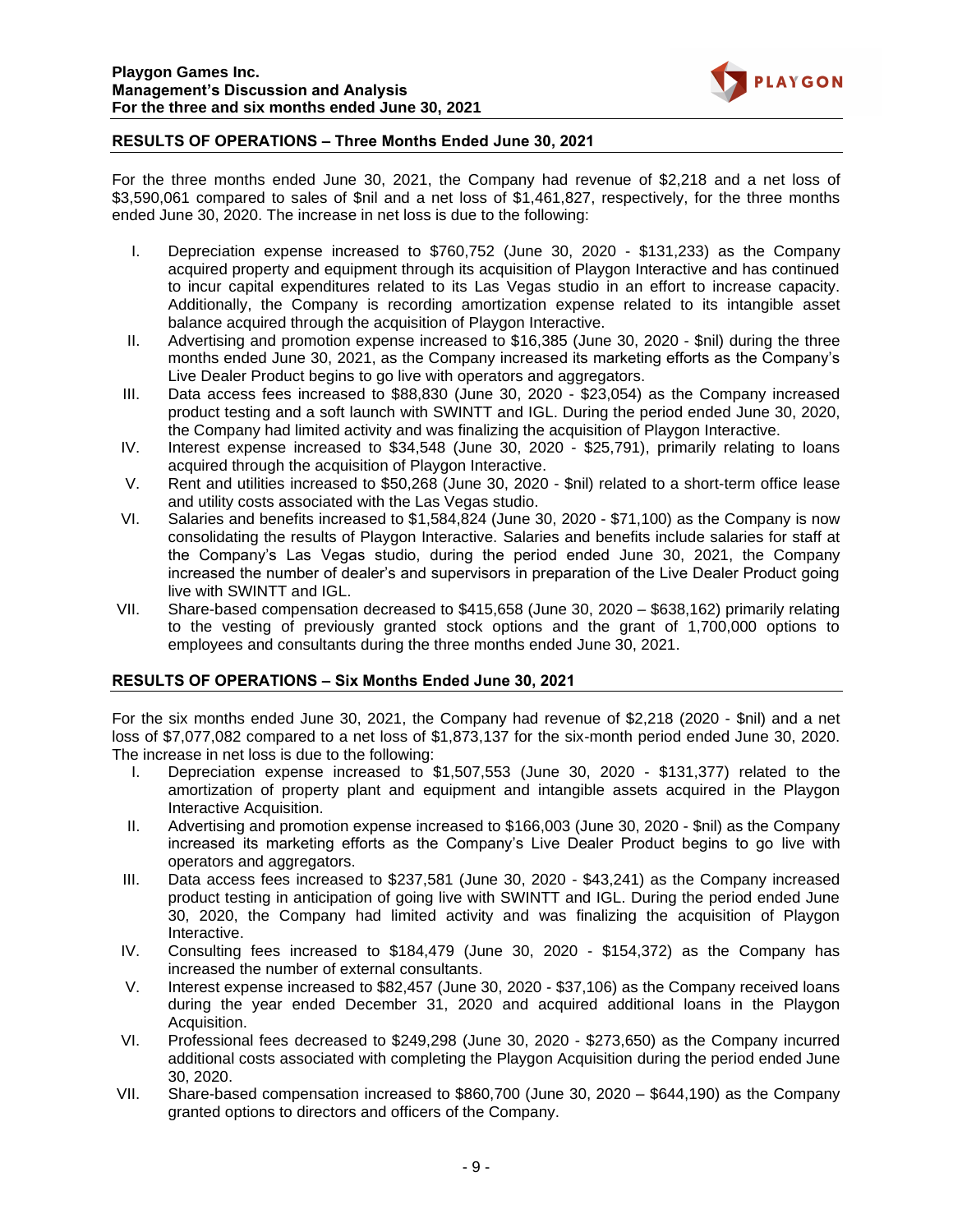

# **LIQUIDITY AND CAPITAL RESOURCES**

The Company's operations have been primarily funded from equity financings, which are dependent upon many external factors and may be difficult to secure or raise when required on terms acceptable to the Company or at all. During the six months ended June 30, 2021, the Company incurred a net loss of \$7,018,824 and has working capital of \$108,249 (December 31, 2020 - working capital deficit of \$1,872,784) and an accumulated deficit of \$37,040,849 (December 31, 2020 - \$30,022,025). The Company recognizes that its objectives and scope of expenditures may change with ongoing results and, as a result, it may be required to obtain additional financing. While the Company has been successful in securing financing in the past, there can be no assurance that it will be able to do so in the future or on favourable terms.

On March 11, 2020, the World Health Organization declared a global pandemic. In order to combat the spread of COVID-19 governments worldwide, including Canada, have enacted emergency measures including travel bans, legally enforced or self-imposed quarantine periods, social distancing and business and organization closures. These measures will have a significant, negative effect on the economy of all nations for an undeterminable period of time, the extent of which is also uncertain.

These factors indicate the existence of a material uncertainty that may cast significant doubt about the Company's ability to continue as a going concern. If for any reason the Company is unable to continue as a going concern, it could impact the Company's ability to realize assets at their recognized values and to meet its liabilities in the ordinary course of business at the amounts stated in the audited condensed consolidated interim financial statements.

# **FINANCING ACTIVITIES AND CAPITAL EXPENDITURES**

During the six months ended June 30, 2021, 33,042,833 warrants were exercised for gross proceeds of \$7,092,424, of which, \$21,500 had been received at December 31, 2020 and were recorded as shares to be issued. There were no share issuances during the six months ended June 30, 2020.

During the six months ended June 30, 2021, the Company incurred \$325,439 (June 30, 2020 - \$nil) of capital expenditures, primarily relating to upgrades to the Las Vegas Studio.

As at June 30, 2021, the Company owes third party lenders \$200,000. During the six months ended June 30, 2021, the Company repaid \$564,750 in short term loans. The loans are secured by assets of the Company with due dates ranging from demand loans to periods of one year and interest rates ranging from 7% to 12% per annum. As at June 30, 2021, the amount outstanding was due on demand and incurred interest of 12% per annum. Interest of \$39,708 (December 31, 2020 - \$25,926) remains outstanding and is included in accounts payable and accrued liabilities.

As at June 30, 2021, the Company has \$133,660 and US\$822,194 (CAD - \$1,019,027) owing to various third party lenders. The loans are secured by assets of the Company and bear interest at 5% per annum. The loan repayment schedule is based on an amount equal to 25% of the free cash flow of the Company that is cash flow generated by operations after deducting all expenditures ("Available Cash Flow"). As at June 30, 2021, the Company does not expect to have Available Cash Flow, over the next twelve months, for the purposes of debt repayments and has recorded the debt as a long-term liability. The Company evaluates the likelihood of having Available Cash Flow for debt repayments on a quarterly basis. Interest of \$59,371 (December 31, 2020 - \$50,232) remains outstanding and is included in accounts payable and accrued liabilities.

During the six months ended June 30, 2021, the Company received \$20,000 (June 30, 2020 - \$nil) long term loans payable to the Government of Canada received under the Canada Emergency Business Account ("CEBA") program. As at June 30, 2021, Company has \$60,000 (December 31, 2020 - \$40,000) in CEBA loans outstanding. The loans are interest free and mature on December 31, 2022. Should the Company repay the balance of the loans before the maturity date, 25% of the loan will be forgiven.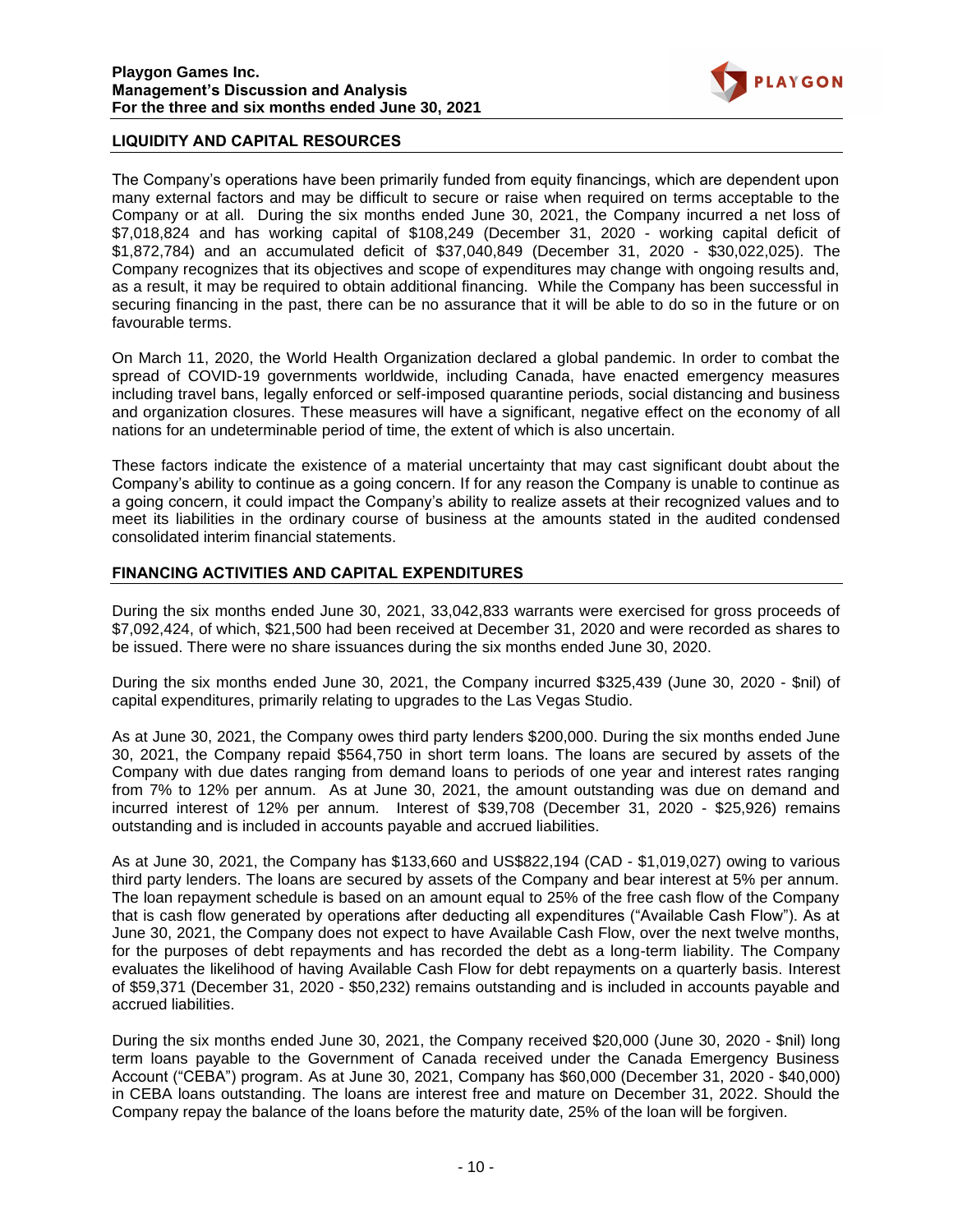

During the six months ended June 30, 2021, financing activities provided \$6,415,446 (2020 - \$5,155,950) in cash flows, primarily due to warrant exercises.

#### **OFF-BALANCE SHEET ARRANGEMENTS**

The Company has no off-balance sheet arrangements.

### **RELATED PARTY TRANSACTIONS AND BALANCES**

Transactions with related parties are made in the normal course of business and are measured at the exchange amount, which is the amount of consideration established and agreed to by the related parties.

*(a) Transactions with Key Management Personnel*

Key management personnel include those persons having authority and responsibility for planning, directing and controlling the activities of the Company as a whole. The Company has determined that key management personnel consists of members of the Company's Board of Directors and its executive officers.

Summary of key management personnel compensation:

|                                            | For the three months<br>ended June 30, |         | For the six months<br>ended June 30, |         |
|--------------------------------------------|----------------------------------------|---------|--------------------------------------|---------|
|                                            | 2020<br>2021                           |         | 2021                                 | 2020    |
|                                            |                                        |         |                                      |         |
| Consulting fees                            |                                        | 61,360  |                                      | 61,360  |
| Management and directors fees <sup>1</sup> | 210,106                                | 252,916 | 408,926                              | 383,716 |
| Salaries and benefits <sup>2</sup>         | 95,000                                 |         | 160,000                              |         |
| Professional fees <sup>3</sup>             | 20,750                                 |         | 36,500                               | 19.196  |
| Share-based compensation                   | 321,596                                | 631,617 | 641,657                              | 631,617 |
|                                            |                                        |         |                                      |         |

<sup>1)</sup> Fees earned by Qwest Capital Inc., a company controlled by Darcy Krogh, Penturn & Company Ltd., a company whose managing partner is James Penturn, Pacific West Mercantile Corp. a company controlled by Mike Marrandino, William Scott, Magnolia Diversified Inc. a company controlled by Jason Meretsky and COO Steve Baker and Marnad Ltd. A company controlled by Monroe Schmidt.

**647,452 945,893 1,247,083 1,095,889**

 $2)$  Fees earned by Guido Ganschow, a director of the Company and COO, Steve Baker.

3) Fees earned by Malaspina Consultants Inc, a company where Harry Nijjar is a managing director and Meretsky Law Firm, a law firm of which Jason Meretsky, a director of the Company is a partner.

As at June 30, 2021, \$1,522,543 (December 31, 2020 - \$1,236,578) was owing to directors and officers or to companies controlled by common directors for unpaid fees and expense reimbursements.

### **RISK FACTORS**

The business and operations of the Company are subject to numerous risks, many of which are beyond the Company's control. The Company considers the risks set out below to be some of the most significant to potential investors in the Company, but not all of the risks are associated with an investment in securities of the Company. If any of these risks materialize into actual events or circumstances or other possible additional risks and uncertainties of which the Company is currently unaware or which it considers to be material in relation to the Company's business actually occur, the Company's assets, liabilities, financial condition, results of operations (including future results of operations), business and business prospects, are likely to be materially and adversely affected. In such circumstances, the price of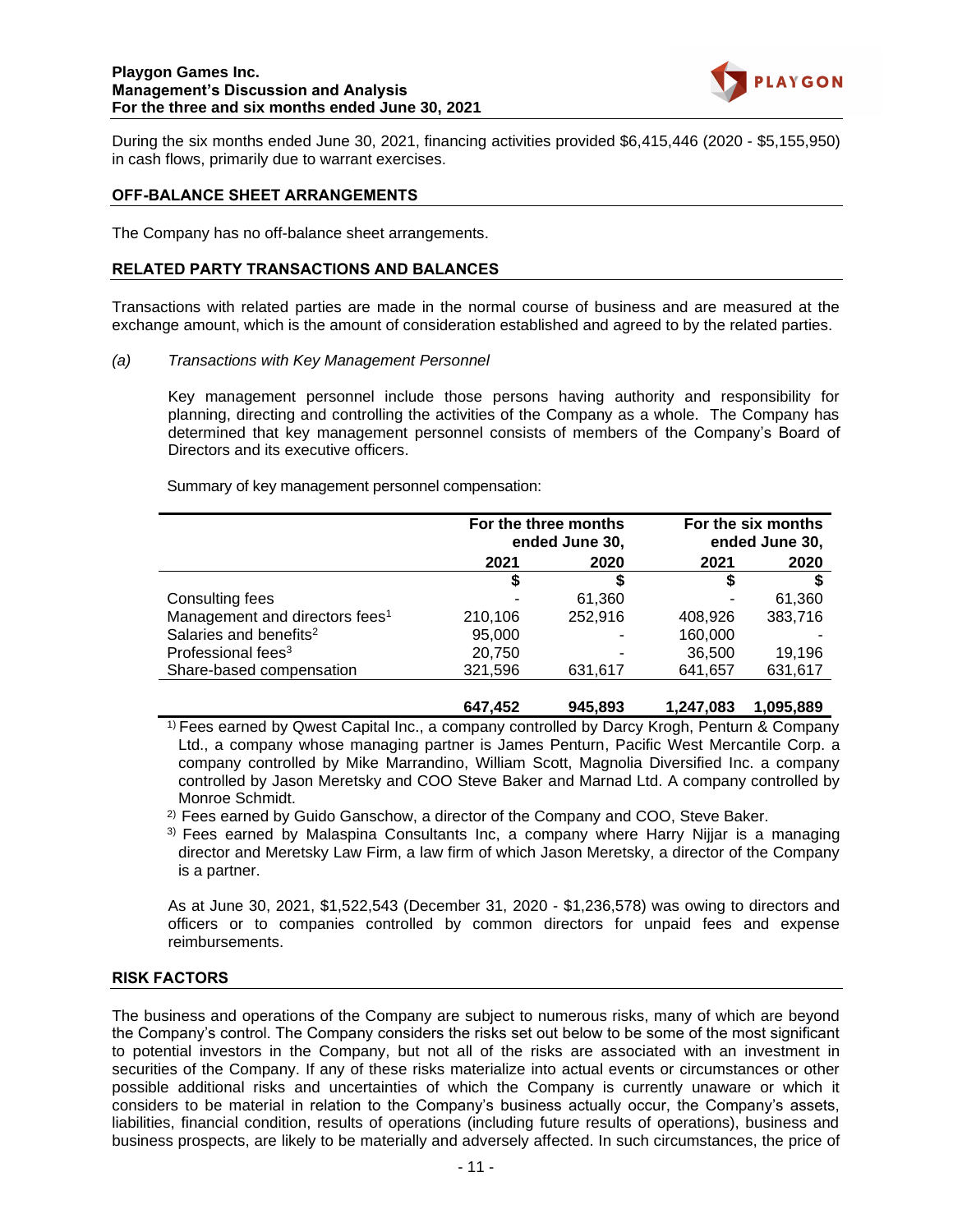

the Company's securities could decline and investors may lose all or part of their investment.

### **Global Pandemics**

On March 11, 2020, the World Health Organization declared coronavirus COVID-19 a global pandemic. This contagious disease outbreak, which has continued to spread, and any related adverse public health developments, has adversely affected workforces, customers, economies, and financial markets globally, potentially leading to an economic downturn. It has also disrupted the normal operations of many businesses, including ours. This outbreak could decrease spending, adversely affect demand for our product and harm our business and results of operations; however, the Company has also recognized that the pandemic has led to a global increase in screen time and online gaming which is beneficial to the Company's operations. It is not possible for us to predict the duration or magnitude of the adverse results of the outbreak and its effects on our business, results of operations, or how it will impact the Company's ability to conduct financings at this time.

# **Additional Financing**

The Company may need additional financing. The Company's ability to obtain additional financing will depend on investor demand, operating performance, the condition of the capital markets and other factors. If the Company raises additional funds through the issuance of equity, equity-linked or debt securities, those securities may have rights, preferences, or privileges senior to the rights of holders of the Company shares, and existing holders of such shares may experience dilution.

# **Risks Related to Potential Inability to Protect Proprietary Technology**

To protect its proprietary technology, the Company will rely principally upon copyright and trade secret protection. All proprietary information that can be copyrighted will be marked as such. There can be no assurance that the steps taken by the Company in this regard will be adequate to prevent misappropriation or independent third-party development of the Company's technology. Further, the laws of certain countries in which the Company anticipates licensing its technologies and products do not protect software and intellectual property rights to the same extent as the laws of Canada. The Company will generally not include in its software any mechanism to prevent or inhibit unauthorized use, but the Company will generally require the execution of an agreement that restricts unauthorized copying and use of its products. If unauthorized copying or misuse of its products were to occur, the Company's business and results of operations could be materially adversely affected.

While the disclosure and use of the Company's proprietary technology, know-how and trade secrets will be generally controlled under agreements with the parties involved, there can be no assurance that all confidentiality agreements will be honored, that others will not independently develop similar or superior technology, that disputes will not arise concerning the ownership of intellectual property, or that dissemination of the Company's proprietary technology, know-how and trade secrets will not occur. Further, if an infringement claim is brought against the Company, litigation would be costly and time consuming, but may be necessary to protect its proprietary rights and to defend itself. The Company could incur substantial costs and diversion of management resources in the defense of any claims relating to the proprietary rights of others or in asserting claims against others. If the Company cannot prevent other companies from infringing on its technologies, it may not achieve profitability and an investor may lose his or her investment.

# **Risks Related to Potential Intellectual Property Rights Claims**

Companies in the Internet, technology and media industries own large numbers of patents, copyrights, trademarks and trade secrets and frequently enter into litigation based on allegations of infringement or other violations of intellectual property rights. The Company may be subject to intellectual property rights claims in the future and its technologies may not be able to withstand any third-party claims or rights against their use. Any intellectual property claims, with or without merit, could be time consuming, expensive to litigate or settle and could divert management resources and attention. An adverse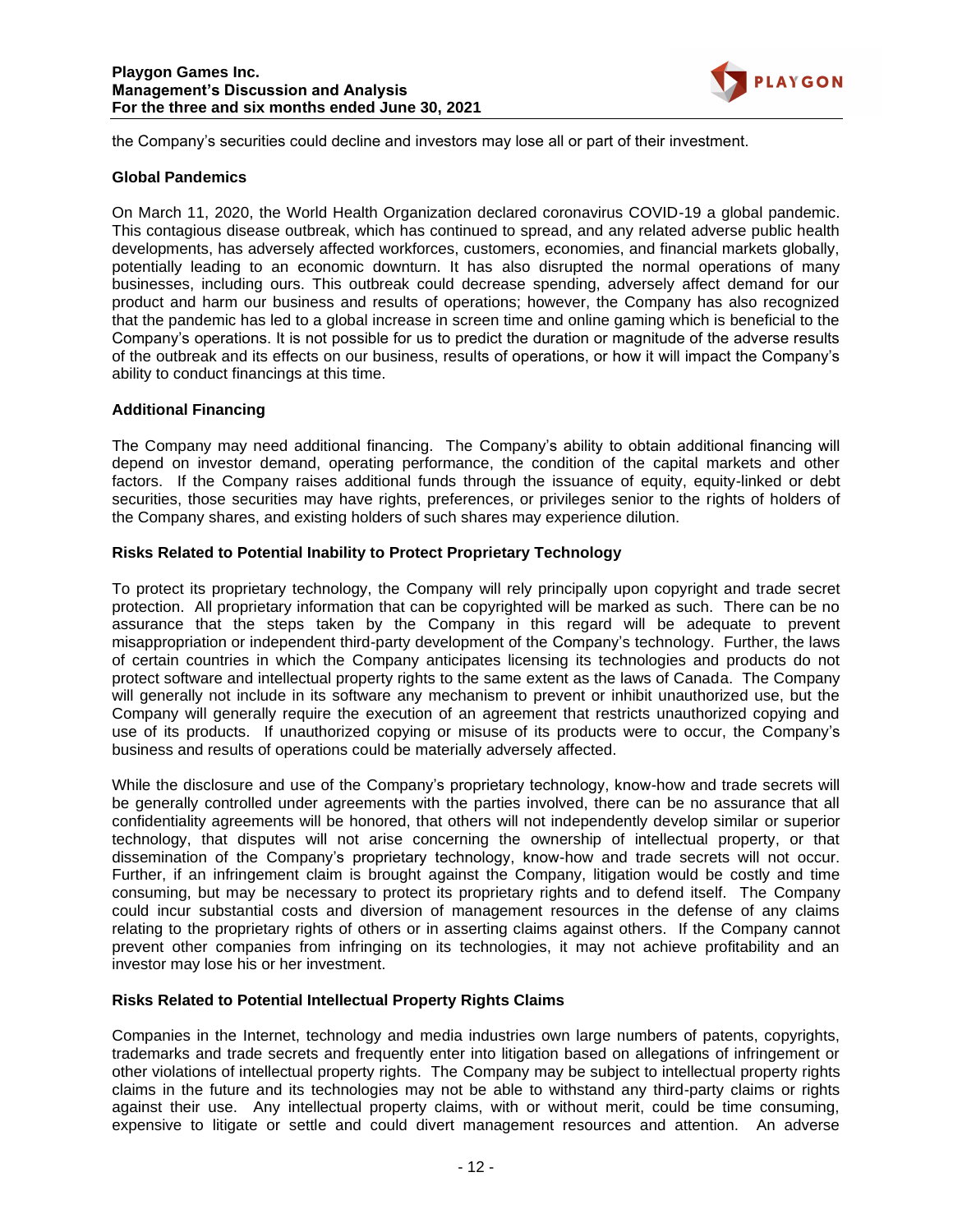

determination also could prevent the Company from offering its products and services to others and may require that it procure substitute products or services for these members.

With respect to any intellectual property rights claim, the Company may have to pay damages or stop using technology found to be in violation of a third party's rights. The Company may have to seek a license for the technology, which may not be available on reasonable terms and may significantly increase its operating expenses. The technology also may not be available for license to the Company at all. As a result, the Company may also be required to develop alternative non-infringing technology, which could require significant effort and expense. If the Company cannot license or develop technology for the infringing aspects of its business, it may be forced to limit its product and service offerings and may be unable to compete effectively. Any of these results could harm the Company's brand and prevent the Company from generating sufficient revenue or achieving profitability.

### **Risks Related to Uncertainty of the iGaming Market**

Online, social, causal and mobile gaming are relatively new industries that continues to evolve. The success of this industry and the Company's Live Dealer and Daily Fantasy Sports business will be affected by future developments in the iGaming market, social gaming market, mobile platforms, legal or regulatory developments (such as the passage of new laws or regulations or the extension of existing laws or regulations regarding online gaming activities), data privacy laws and regulations, and other factors that the Company is unable to predict and which are beyond the Company's control.

### **Potential Changes in Laws and Regulations Relating to the Resulting Issuer's Business**

The Company has obtained a Type 1 gaming license in Malta from the MGA, permitting the Company to offer its Live Dealer product in permitted jurisdictions. The Company expects to offer its Live Dealer product to the US market and has commenced the licensing application process for New Jersey, Pennsylvania and Michigan. Further licensing may be required as the Company's business matures and enters new markets globally. Changes in applicable laws or regulations or evolving interpretations of existing law could, in certain circumstances, result in increased compliance costs or capital expenditures, which could affect the Company's profitability, or impede the Company's ability to carry on its business which could affect its revenues.

Changes in existing gaming regulations or industry standards may hinder or prevent the Company from continuing to operate in those jurisdictions where it intends to carry on business, which would harm its operating results and financial condition. In particular, the enactment of unfavorable legislation or government efforts affecting the iGaming business generally, such as taxing or attempts to restrict the content or access to the Company's products may have a negative impact on the Company's operations. It cannot be assured that the Company will be able to adequately adjust to such potential changes.

Public opinion can also exert a significant influence over the regulation of the iGaming business. A negative shift in the public's perception could affect future legislation in individual jurisdictions. Negative public perception could lead to new restrictions in jurisdictions in which the Company proposes to operate.

#### **Risks Related to Potential for Regulations that May be Adopted with Respect to the Internet and Electronic Commerce**

In addition to regulations pertaining to the iGaming industry, the Company may become subject to any number of laws and regulations that may be adopted with respect to the Internet and electronic commerce. New laws and regulations that address issues such as user privacy, pricing, online content regulation, taxation, advertising, intellectual property, information security, and the characteristics and quality of online products and services may be enacted. As well, current laws, which predate or are incompatible with the Internet and electronic commerce, may be applied and enforced in a manner that restricts the electronic commerce market. The application of such pre-existing laws regulating communications or commerce in the context of the Internet and electronic commerce is uncertain. Moreover, it may take years to determine the extent to which existing laws relating to issues such as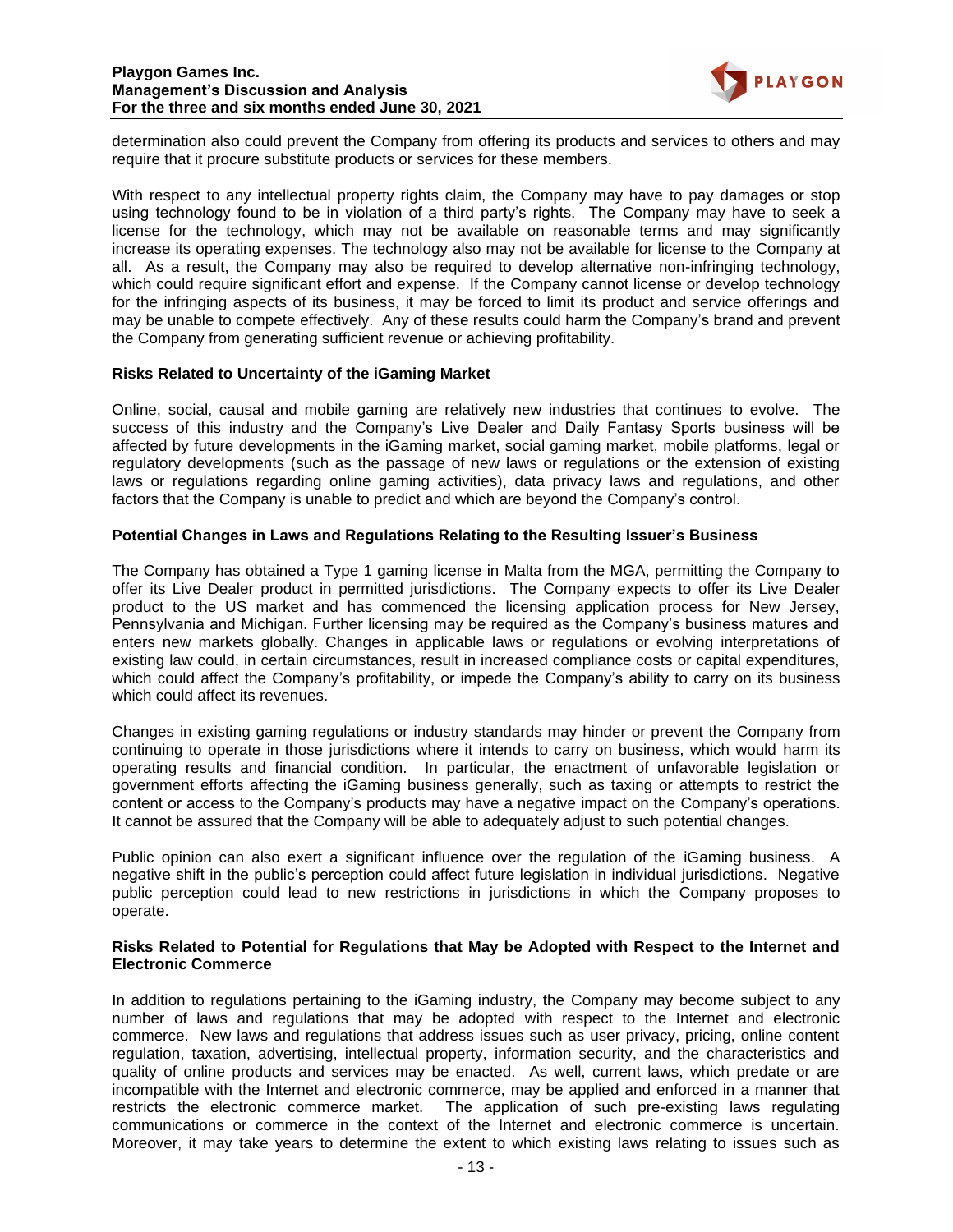#### **Playgon Games Inc. Management's Discussion and Analysis For the three and six months ended June 30, 2021**



intellectual property ownership and infringement, libel and personal privacy are applicable to the Internet. The adoption of new laws or regulations relating to the Internet, or particular applications or interpretations of existing laws, could decrease the growth in the use of the Internet, decrease the demand for the Company's Live Dealer and E-Table games and Daily Fantasy Sports product, increase the Company's cost of doing business or could otherwise have a material adverse effect on the Company's business, revenues, operating results and financial condition.

# **Risks Related to Changing Customer Preferences**

The demands of the Company's customers and the end users of the Live Dealer Product, E-Table games and DFS product and their preferences will be continually changing. In the gaming industry, there is constant pressure to develop and market new game content and technologically innovative products. The Company's revenues will be dependent on the earning power and life span of its products. The Company will therefore face increased pressure to design and deploy new successful game content to maintain and increase its revenue and remain competitive. The success of newly introduced technology and products will be dependent on customer acceptance of the Company's products.

As a result of changing consumer preferences, many Internet websites are successfully marketed for a limited period of time. Even if the Company's products become popular, there can be no assurance that any of its products will continue to be popular for a period of time. The Company's success will be dependent upon its ability to develop new and improved product lines. The Company's failure to introduce new features and product lines and to achieve and sustain market acceptance could result in it being unable to continually meet consumer preferences and generate significant revenues.

# **Competition**

The Internet gaming industry is highly competitive. New competitors may enter the Company's key market areas. If the Company is unable to obtain significant early market presence or it loses market share to its competitors, it will materially affect its results of operations and future prospects.

### **Reliance on Key Personnel and Absence of Key Person Insurance**

The Company's future success will depend heavily upon the continuing services of the members of its senior management team. If one or more of its senior executives or other key personnel are unable or unwilling to continue in their present positions, the Company may not be able to replace them easily or at all, and the Company's business may be disrupted and its financial condition and results of operations may be materially and adversely affected. Competition for senior management and key personnel is intense, the pool of qualified candidates is very limited, and the Company may not be able to retain the services of its senior executives or key personnel, or attract and retain high-quality senior executives or key personnel in the future. It is anticipated that the Company will not initially maintain key man insurance on its senior managers. The loss of the services of its senior management team and employees could result in a disruption of operations that could result in reduced revenues.

### **Reliance on Highly Skilled Personnel**

The Company's performance and future success will depend on the talents and efforts of highly skilled individuals. The Company will need to identify, hire, develop, motivate and retain highly skilled personnel for all areas of its organization. Competition in the software industry for qualified employees is intense. The Company's ability to compete effectively will depend on its ability to attract new employees and to retain and motivate existing employees.

As competition in its industry intensifies, it may be more difficult for the Company to hire, motivate and retain highly skilled personnel. If the Company does not succeed in attracting additional highly skilled personnel or retaining or motivating the existing personnel, it may be unable to grow and effectively generate sufficient revenues and achieve profitability.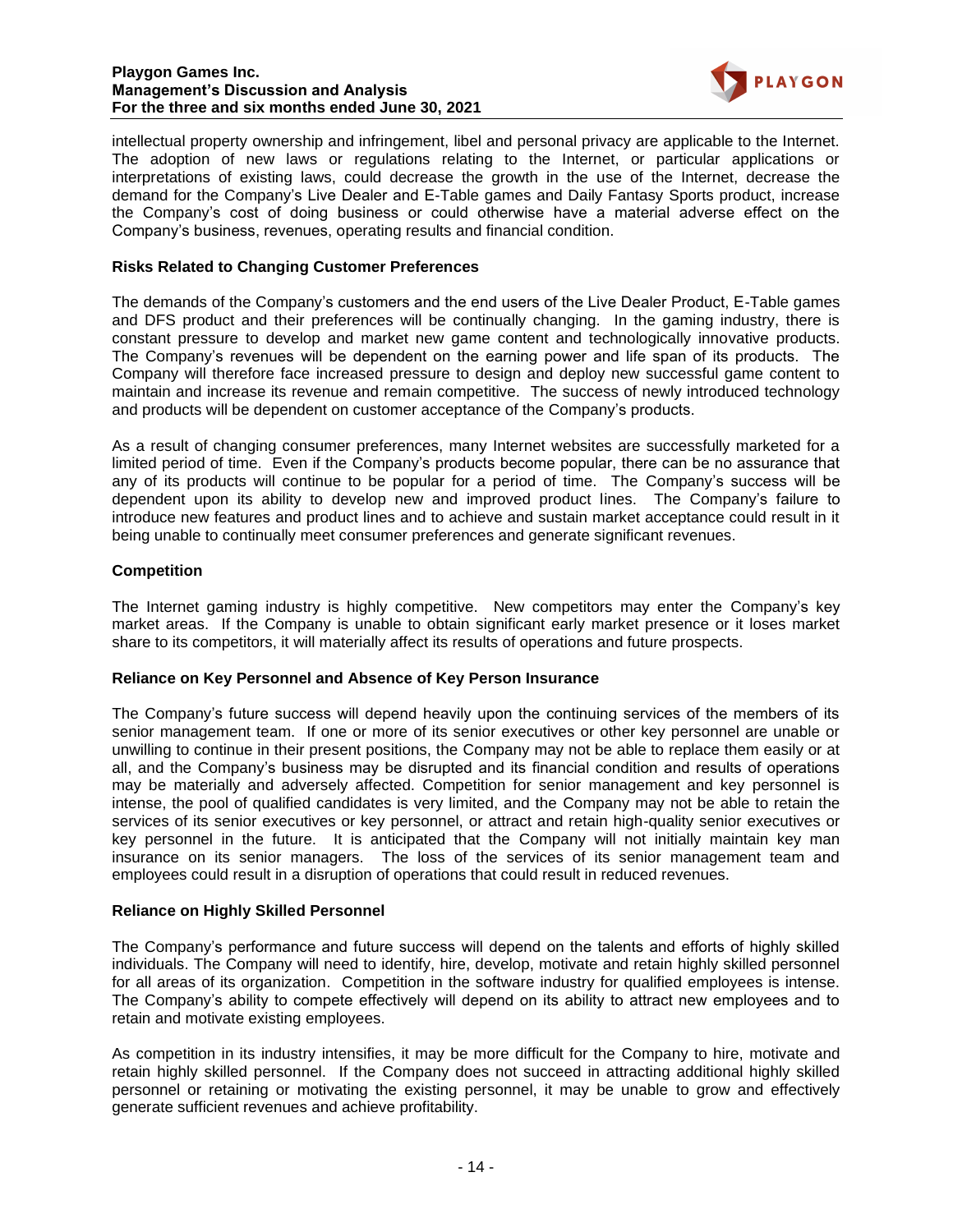

# **Risks Relating to Potential Inability to Adapt or Expand Existing Technology Infrastructure to Accommodate Greater Demand for Services**

The Company expects that its Live Dealer Product, E-Table games and DFS Product will serve a large number of users and customers. The Company's technology infrastructure will be highly complex and may not provide satisfactory service in the future, especially as the number of customers increases. The Company may be required to upgrade its technology infrastructure to keep up with the increasing demand for its services, such as increasing the capacity of its hardware servers and the sophistication of its software. If the Company fails to adapt its technology infrastructure to accommodate greater demand for services, its users and customers may become dissatisfied with its services and switch to competitors' products, which will prevent the Company from achieving profitability.

# **Risks Relating to Potential Inability to Develop and Enhance the Company's Products**

The markets for the Company's Live Dealer Product, E-Table games and DFS Products will be characterized by rapidly changing technology, evolving industry standards and increasingly sophisticated customer requirements. The introduction of products embodying new technology and the emergence of new industry standards could render the Company's products obsolete and unmarketable. It is critical to the success of the Company to be able to anticipate, react and adapt quickly to changes in technology or in industry standards and to successfully develop and introduce new, enhanced and competitive products on a timely basis. Further, the Company's competitors may adapt to an emerging technology more quickly or effectively than the Company, resulting in the creation of products that are technologically superior to the Company's, more appealing to customers, or both. The Company cannot give assurance that it will successfully develop new products or enhance and improve its existing products, that new products or an enhanced and improved version of the Company's products will achieve market acceptance or that the introduction of new products or enhanced existing products by others will not render the Company's iGaming products obsolete.

# **Reliance on Development and Maintenance of the Internet Infrastructure**

The success of the Company's services will depend largely on the development and maintenance of the Internet infrastructure. This includes maintenance of a reliable network backbone with the necessary speed, data capacity, and security, as well as timely development of complementary products, for providing reliable Internet access and services. The Internet has experienced, and is likely to continue to experience, significant growth in the numbers of users and amount of traffic. The Internet infrastructure may be unable to support such demands. In addition, increasing numbers of users, increasing bandwidth requirements, or problems caused by "viruses", "worms", and similar programs may harm the performance of the Internet. The backbone computers of the Internet have been the targets of such programs. The Internet has experienced a variety of outages and other delays as a result of damage to portions of its infrastructure, and it could face outages and delays in the future. These outages and delays could reduce the level of Internet usage generally as well as the level of usage of the Company's products and reduce the Company's revenues.

### **Risks Related to Potential Interruption or Failure of the Resulting Issuer's Information Technology and Communications Systems**

The Company's ability to provide the Live Dealer Product, E-Table games and DFS Product will depend on the continuing operation of its information technology and communications systems. Any damage to or failure of its systems could interrupt its service. Service interruptions could reduce the Company's revenues and profits and damage its brand if its system is perceived to be unreliable.

### **Risks Related to Potential Inability of Internet Infrastructure to Meet the Demand**

The growth of Internet usage has caused frequent interruptions and delays in processing and transmitting data over the Internet. There can be no assurance that the Internet infrastructure or the Company's own network systems will be able to meet the demand placed on it by the continued growth of the Internet, the overall online fantasy sports and gaming industries or of the Company's customers.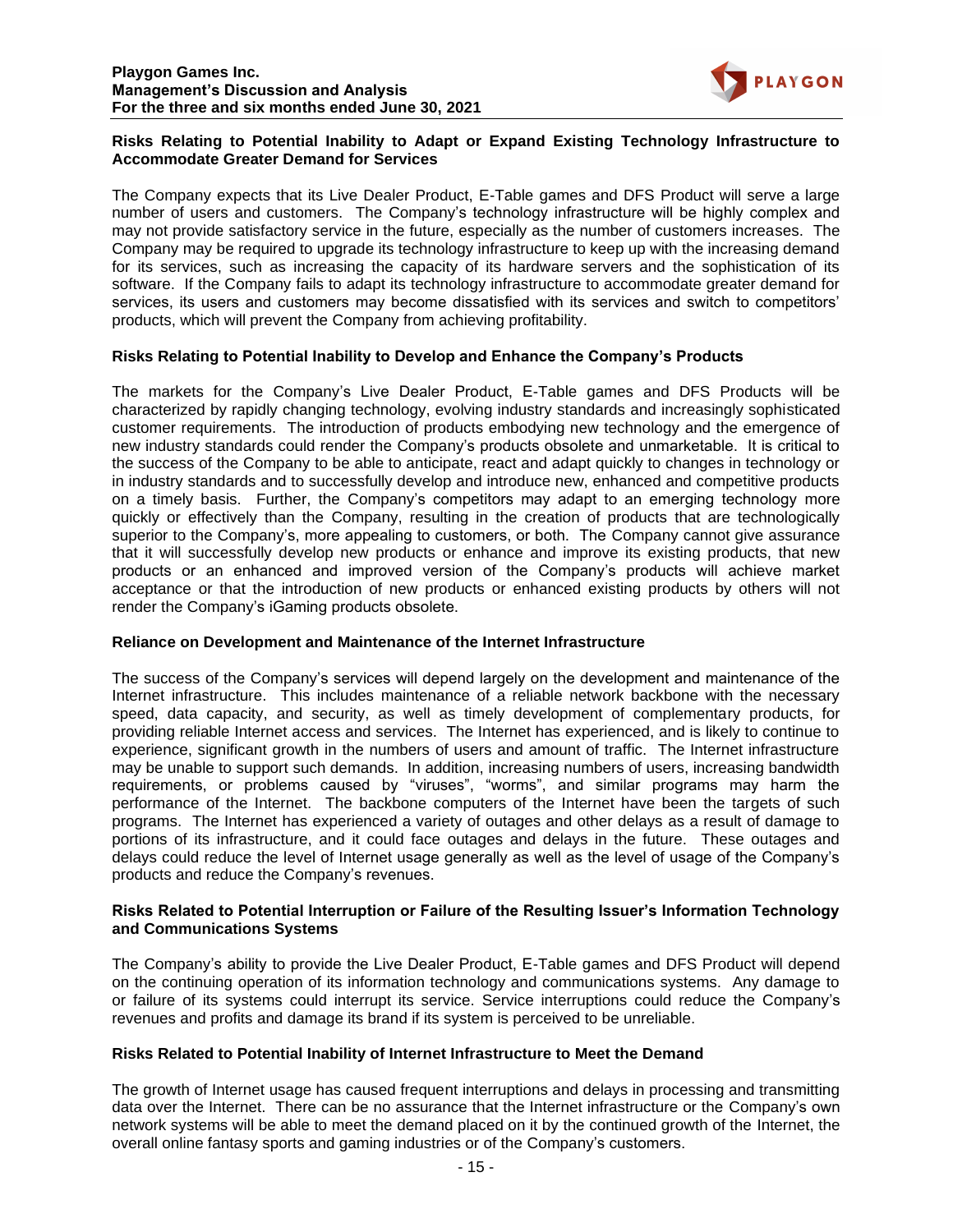

The Internet's viability could be affected if the necessary infrastructure is not sufficient, or if other technologies and technological devices eclipse the Internet as a viable channel.

#### **Risks Related to Potential Undetected Errors in the Resulting Issuer's Products**

The Company's Live Dealer Product, E-Table games and DFS Product could contain undetected errors or "bugs" that could adversely affect its performance. This could cause the Company to lose market share, damage its reputation and brand name, and reduce its revenues.

#### **Risks Related to Potential Systems, Network Failures or Cyber-Attacks**

The Company's operations and databases of business or customer information will be susceptible to outages due to fire, floods, power loss, break-ins, cyber-attacks, network penetration, data privacy or security breaches, denial of service attacks and similar events. The Company's products will be vulnerable to viruses, malicious software, worms, Trojan horses or spy-ware, which could have a material adverse effect on the Company's business, reputation, operating results and financial condition.

#### **Risks Related to the Recovery of Cash at Bank in Malta**

In October 2018 the Company's bank in Malta, Satabank, was directed by the Malta Financial Services Authority ("MFSA") to refrain, cease and desist from taking further deposits into the accounts of its current customers. The MFSA also retained Richard Galea Debono, to take charge of the bank's assets for the purpose of safeguarding the interests of depositors and to assume control of the bank's business. The Company has 46,047 euro (CAD\$67,685) (December 31, 2020 – 46,047 euro (CAD\$71,871)) in a bank account at Satabank and is in the process of transferring these funds to a new bank in Malta. As the funds are not currently available, the cash amount has been categorized as "Other assets" in the consolidated statement of financial position. Dialogue with Satabank is ongoing and the Company anticipates release in full of these funds in 2021.

### **OUTSTANDING SHARE DATA**

#### **Common Shares**

The Company's authorized share capital is unlimited common shares with no par value.

All share information is reported as of August 27, 2021, in the following table:

|                                                                | <b>Number</b> |
|----------------------------------------------------------------|---------------|
|                                                                |               |
| Issued and outstanding common shares                           | 213.233.719   |
| Share options with a weighted average exercise price of \$0.32 | 13.875.000    |
| Warrants with a weighted average exercise price of \$0.30      | 7.664.239     |